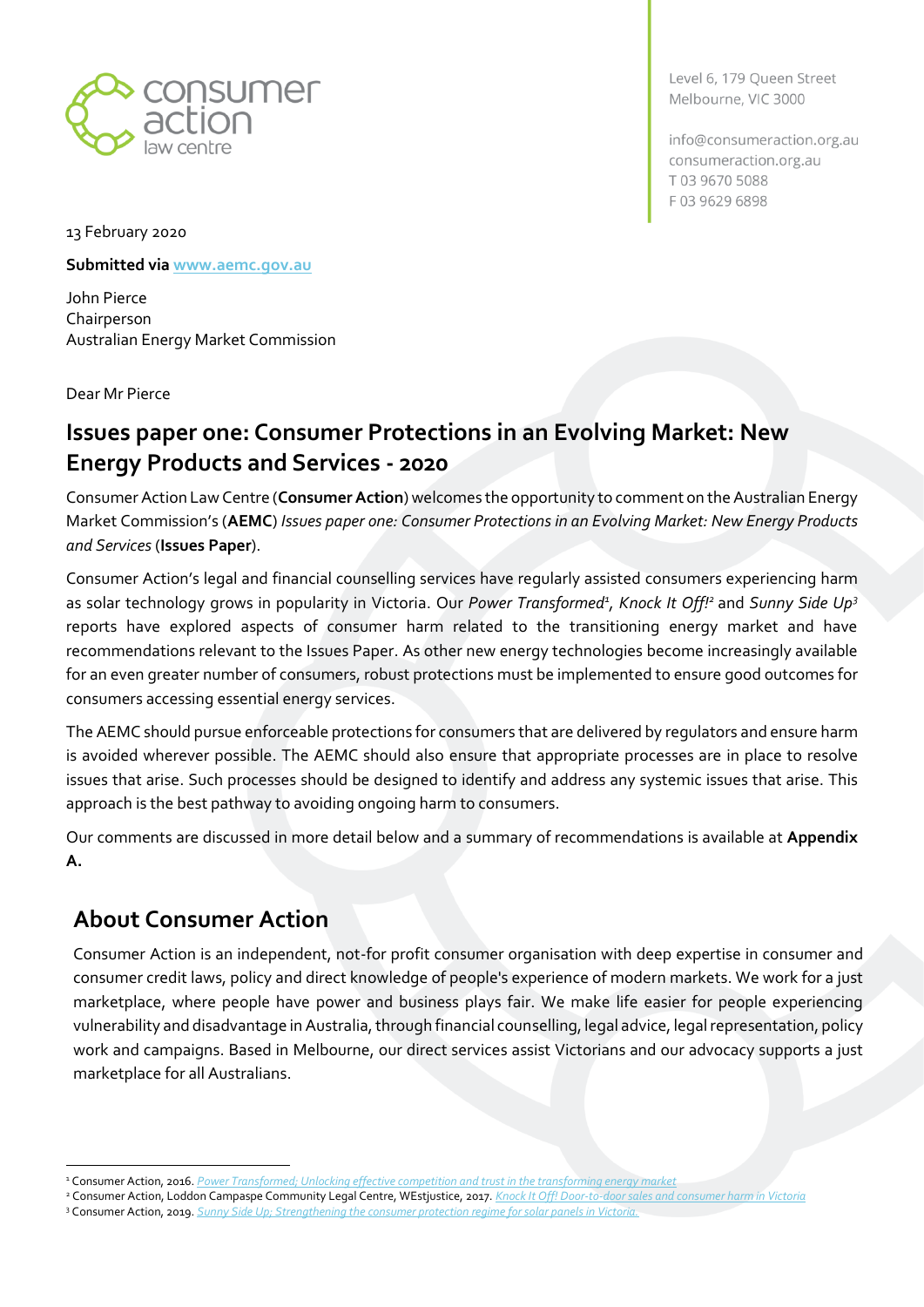# **TABLE OF CONTENTS**

| Are there any other key market developments the Commission should consider when assessing consumer                                                                                                                     |
|------------------------------------------------------------------------------------------------------------------------------------------------------------------------------------------------------------------------|
|                                                                                                                                                                                                                        |
| Are there other business models the Commission should consider in its analysis of new energy products and                                                                                                              |
|                                                                                                                                                                                                                        |
| Are there other energy products and services the Commission should consider in its analysis of new energy                                                                                                              |
|                                                                                                                                                                                                                        |
| Which regulatory provisions may be preventing value creation through the adoption of new technology?  8                                                                                                                |
|                                                                                                                                                                                                                        |
|                                                                                                                                                                                                                        |
|                                                                                                                                                                                                                        |
|                                                                                                                                                                                                                        |
|                                                                                                                                                                                                                        |
| If the answer to Question 6 is yes, what are the implications for the NECF as the energy specific consumer                                                                                                             |
|                                                                                                                                                                                                                        |
| For the supply of new energy products and services, is there any risk of consumer detriment that needs to be<br>considered to have additional consumer protections (industry-specific regulation) beyond the voluntary |
|                                                                                                                                                                                                                        |
| Which elements of the energy market are useful to define the scope of the energy specific consumer                                                                                                                     |
|                                                                                                                                                                                                                        |
| Do you agree with the objectives identified by the Productivity Commission? Are there other objectives the                                                                                                             |
|                                                                                                                                                                                                                        |
| How can the three consumer frameworks be better integrated to make it easier for energy customers and                                                                                                                  |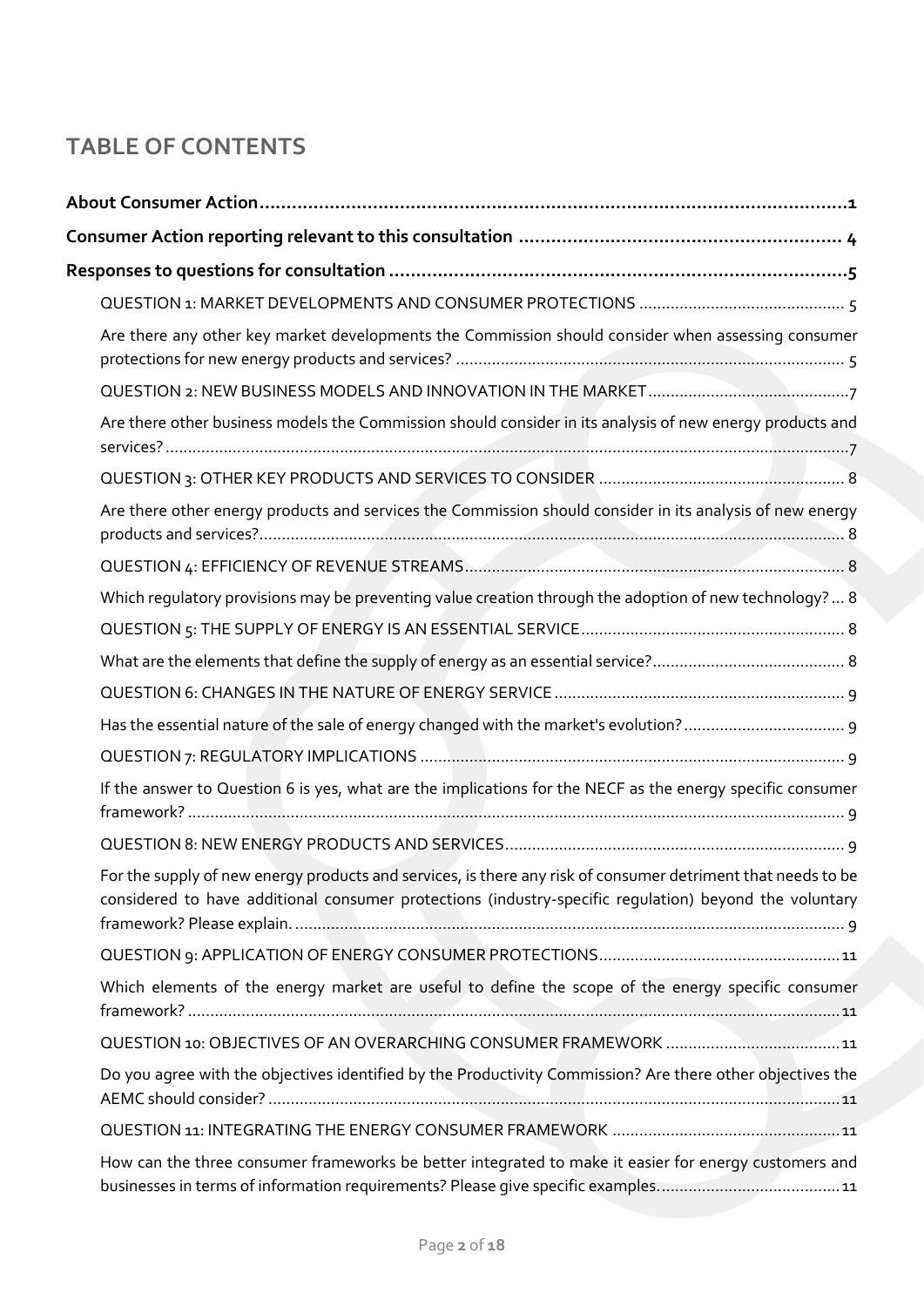| Are there additional risks to consumers that should be considered and are not already addressed by the NECF,                                                                                                       |
|--------------------------------------------------------------------------------------------------------------------------------------------------------------------------------------------------------------------|
|                                                                                                                                                                                                                    |
| For new energy services and products, what characteristics of a vulnerable consumer should be considered<br>under the energy-specific regulatory framework different to any other industry? Why? 2                 |
|                                                                                                                                                                                                                    |
| For new energy services and products, are there additional risks to vulnerable consumers that should be                                                                                                            |
|                                                                                                                                                                                                                    |
| What are the risks of extending the obligation of having policies that identify and protect consumers under                                                                                                        |
|                                                                                                                                                                                                                    |
| Do new energy products and services have specific characteristics that require additional protections to<br>prevent unfair practices or conduct against good faith that should go beyond the ACL? Please explain15 |
|                                                                                                                                                                                                                    |
| Does the nature of the market (new energy services and products) require an industry specific system/scheme                                                                                                        |
|                                                                                                                                                                                                                    |
| What are the risks of having different redress mechanisms under different consumer frameworks? Please                                                                                                              |
|                                                                                                                                                                                                                    |
| Is there a better way to provide access to effective and strong redress mechanisms for consumers of new                                                                                                            |
|                                                                                                                                                                                                                    |
| How could the enforcement tools and actions under the voluntary framework be better integrated with the                                                                                                            |
|                                                                                                                                                                                                                    |
|                                                                                                                                                                                                                    |
|                                                                                                                                                                                                                    |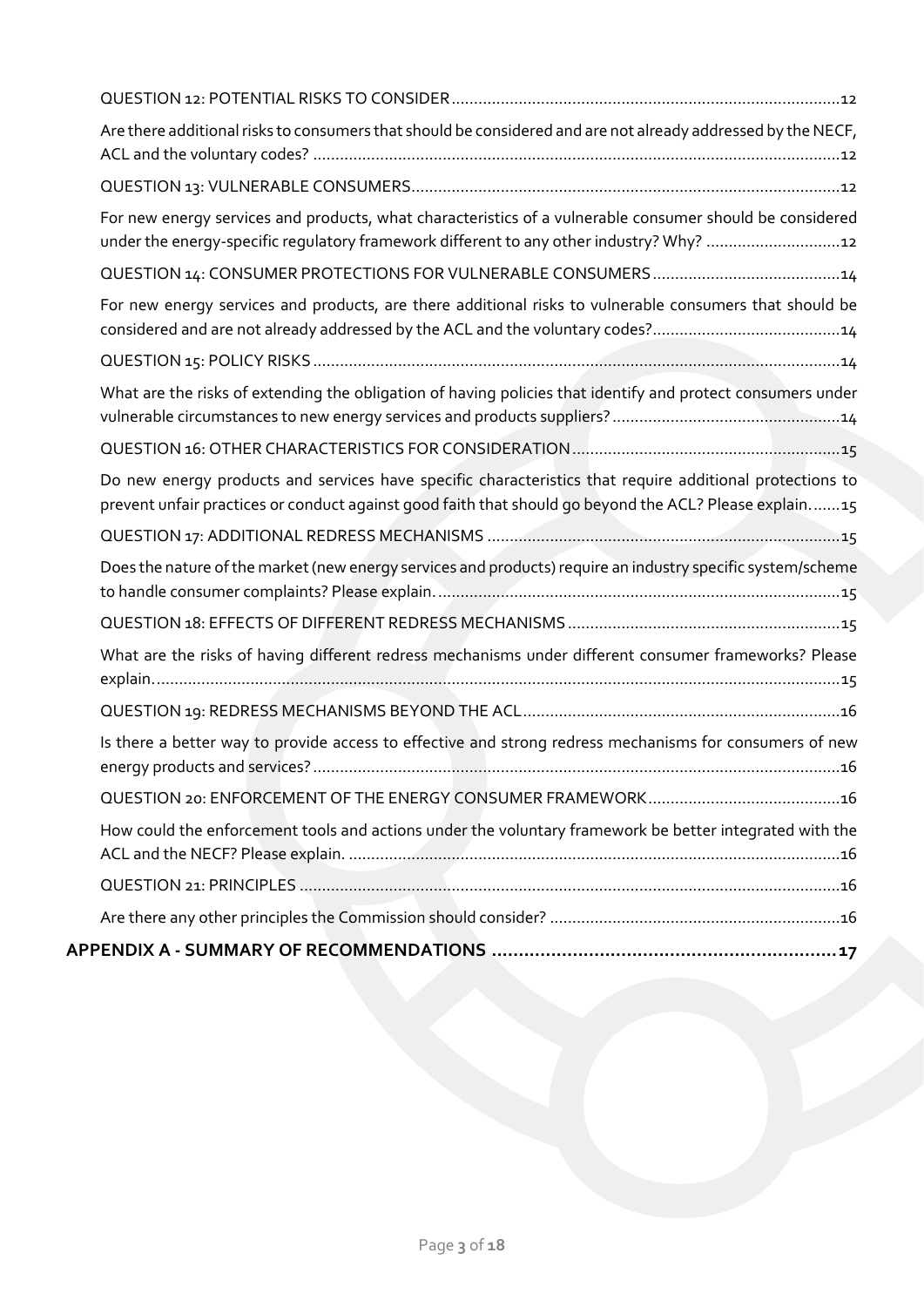# <span id="page-3-0"></span>**Consumer Action reporting relevant to this consultation**

Based on the issues we have seen arise through requests for assistance in relation to new energy technology from our financial counselling and legal services, Consumer Action has released three reports since 2016 which highlight the need for reform to ensure good consumer outcomes in transitioning energy markets.

Common and pressing issues with the provision of solar services in Victoria reported in our *Sunny Side Up Report*  offer learnings as to the issues likely to arise with other new energy technology. These included:

- Failings in solar installations and grid connections;
- Inappropriate or unaffordable finance being offered to purchase solar systems;
- Misleading and high-pressure sales tactics in the context of unsolicited sales;
- Product faults and poor performance;
- A lack of affordable dispute resolution;
- Business closures; and
- Poorly structured and highly problematic Solar Power Purchase Agreements.<sup>4</sup>

To address these issues our report makes a number of recommendations that the AEMC should consider to protect consumers in the evolving energy market:

<span id="page-3-1"></span>**RECOMMENDATION 1.** New energy product and services retailers should be responsible for ensuring that what they provide is properly connected to the main grid unless consumers give Explicit Informed Consent to take responsibility themselves.

<span id="page-3-2"></span>**RECOMMENDATION 2.** The AEMC consider how to appropriately exclude finance arrangements not regulated by the national consumer credit laws from being used to finance new energy technology.

<span id="page-3-3"></span>**RECOMMENDATION 3.** Unsolicited sales of new energy technology should be banned.

<span id="page-3-4"></span>**RECOMMENDATION 4.** A 10-year statutory warranty applying to the whole solar system should be provided by solar panel retailers. Equivalent warranties should be applied to other new energy technology as their reasonable reliability is understood.

<span id="page-3-5"></span>**RECOMMENDATION 5.** The jurisdiction of energy and water ombudsman services be extended to include the retail sale of new energy products and services.

<span id="page-3-6"></span>**RECOMMENDATION 6.** A new energy technology industry default fund or last resort compensation scheme should be established to provide compensation to those entitled to compensation but unable to access it due to the insolvency of a new energy technology retail business.

Our *Knock it Off!* report explored the consumer harm caused by door to door sales in Victoria. The report found that the unsolicited retail sale of solar panels was causing significant harm driven by three factors:

- Firstly, consumer anxiety over rising energy costs;
- Secondly, limited consumer understanding of the product and its appropriate cost; and
- Thirdly, unaffordable and inappropriate finance arrangements offered during unsolicited sales.<sup>5</sup>

Many new energy technologies are likely to present similar factors that would cause consumer harm and even the pending introduction of the New Energy Technology Consumer Code (**NETCC**) would not prohibit signatories from

<sup>4</sup> Consumer Action, 2019. *[Sunny Side Up; Strengthening the consumer protection regime for solar panels in Victoria.](https://consumeraction.org.au/wp-content/uploads/2019/06/1904_Sunny-Side-Up-Report_FINAL_WEB_NEW-1.pdf)* p.5

<sup>5</sup> Consumer Action, Loddon Campaspe Community Legal Centre, WEstjustice, 2017. *[Knock It Off! Door-to-door sales and consumer harm in Victoria](https://consumeraction.org.au/wp-content/uploads/2017/11/Knock-it-off-Consumer-Action-Law-Centre-November-2017.pdf)* p.68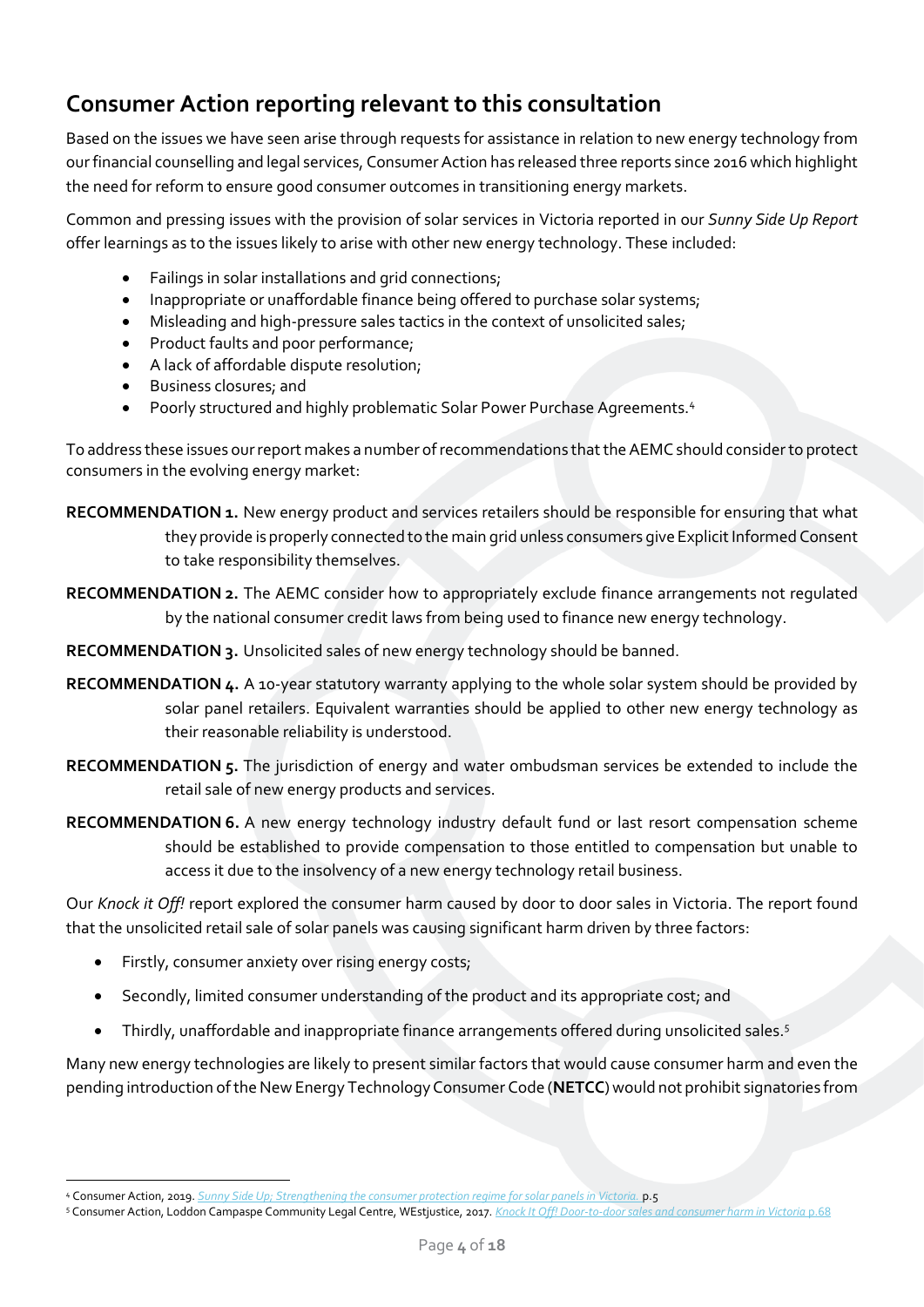offering unregulated finance or from unsolicited selling.<sup>6</sup> We have seen enough evidence of harm to point to the need to ban unsolicited sales.

Our *Power Transformed* report drew on the expertise of the Demand-side Energy Reference Group to map potential detriment to consumers (see Figure 2) and establish the principles needed to 'unlock' effective competition in emerging energy technology. The three principles that were formulated to 'provide a competitively neutral, balanced and fair platform to underpin further development of Australia's energy market, ensuring consumers can make good decisions, get the expected outcomes and trust their rights when things go wrong' are listed in Figure 1.

# **Figure 1**





We also recommended that the Australian Consumer Law's (**ACL**) fitness for purpose guarantee be applied in contracts between consumers and new energy technology businesses. As this guarantee only applies where the consumer discloses their purpose for purchasing a product, we consider that energy service providers should be required to identify the consumer's purpose in acquiring a service and note it in contractual documentation. This would allow consumers to rely on the ACL during dispute resolution during dispute resolution and deter mis-selling of services by businesses.

# <span id="page-4-0"></span>**Responses to questions for consultation**

<span id="page-4-1"></span>QUESTION 1: MARKET DEVELOPMENTS AND CONSUMER PROTECTIONS

<span id="page-4-2"></span>Are there any other key market developments the Commission should consider when assessing consumer protections for new energy products and services?

Several other developments or potential developments in energy markets should be considered by the AEMC. The AEMC should also be cautious to not conflate the experience of those most able to successfully access and utilise new technology as a signal that protections should be adjusted for all in the market. Many people face significant barriers to accessing new technology successfully, such as:

<span id="page-4-3"></span>**RECOMMENDATION 7.** The ACL fitness for purpose guarantee be applied in contracts between consumers and new energy technology businesses

<sup>6</sup> ACCC, 2019. *Determination: Application for authorisation AA1000439 lodged by AEC, CEC, SEC, ECA in respect of the New Energy Tech Consumer Code.*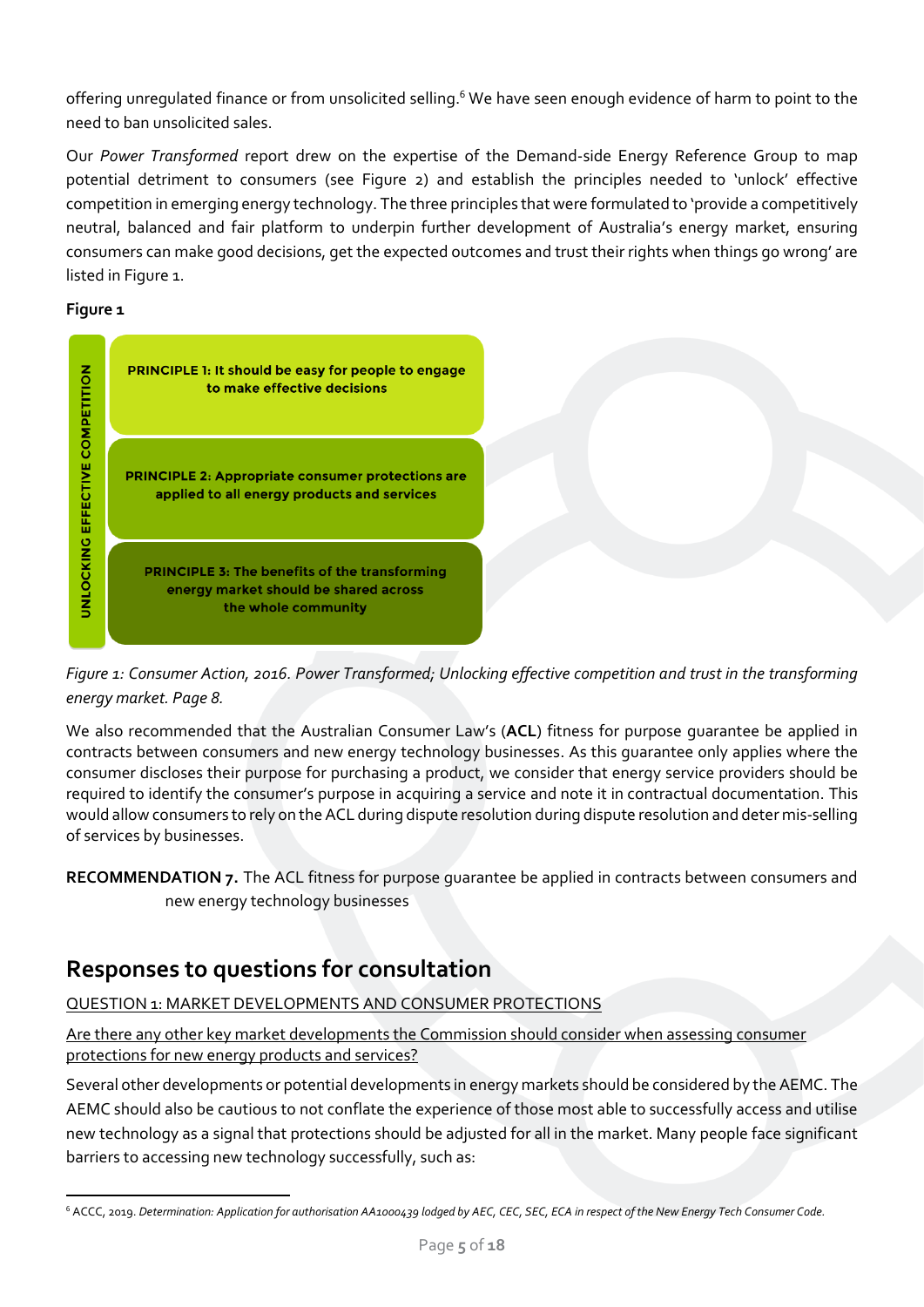- Increasing complexity in electricity supply arrangements when current arrangements are not often understood;
- Affordability and cost;
- Inability to trust current market players due to mis-selling and other misconduct;
- Unsuitable dwellings for installing technology; and
- Split incentives between renters and rental providers for investing in technology with a long payback periods that benefit renters.

Protections should be enhanced instead of eroded for consumers. The optimistic framing of some consumer's possible experiences in the Issues Paper should be balanced with the reality that most, particularly vulnerable and disadvantaged consumers, still need the current protections or more.

Consumers becoming locked into 'guinea pig' arrangements in embedded networks to test new models of delivering essential services shows that regulation is lagging. Embedded networks offer new technology providers a way to implement systems that may not be allowed in the rules. These may not necessarily be in the interests of consumers as embedded networks are often monopoly environments where consumers have less ability to resolve disputes. The AEMC should ensure that there are other means available to test new delivery models for essential energy services with appropriate regulatory protections or at the very least make requiring providers to seek approval from the regulator and:

- Prove the genuine benefits to consumers;
- Be subject to regular reporting requirements in relation to consumer outcomes; and
- Be subject to regulator intervention where consumer harm is evident.

A development not explicitly mentioned in the Issues Paper is that consumers engaging with new technology will often have relationships with multiple businesses and be subject to outstanding issues when a business closes. Currently the Retailer of Last Resort rules are in place to protect people's access to traditional energy supply where licensed energy businesses close. As described above, we recommend a default fund for new energy technology be implemented to address issues that might arise after, or be unresolved at the time of, a business closure. For example, a consumer could be left without savings on essential energy services costs due to a failed solar inverter and have no means to pursue an insolvent business, which makes the consumer's significant investment to lower the cost of accessing essential services a failure. Being able to draw on a default fund will provide redress in this circumstance.

Another scenario where the closure of a business results in harm to consumers is where this further complicates disputes about which of several businesses are responsible for resolving a consumer's issue. If a piece of technology by company A, such as a battery, is supplied:

- two years after company B installed a solar PV system on a house;
- while company C is also separately providing automation services for the battery and other household appliances; and
- the consumer's energy retailer and distributer supply as per usual.

It would be difficult for a consumer who has engaged other experts to provide complex energy services to determine the source of an issue and their rights when one of these products or services or a combination of the products or services is interrupting their essential electricity supply. This complex dispute causing significant harm would be further complicated by one business having closed. As above we recommend that the jurisdiction of energy and water ombudsman be expanded to provide expert free, fair and reasonable resolutions where issues like this arise.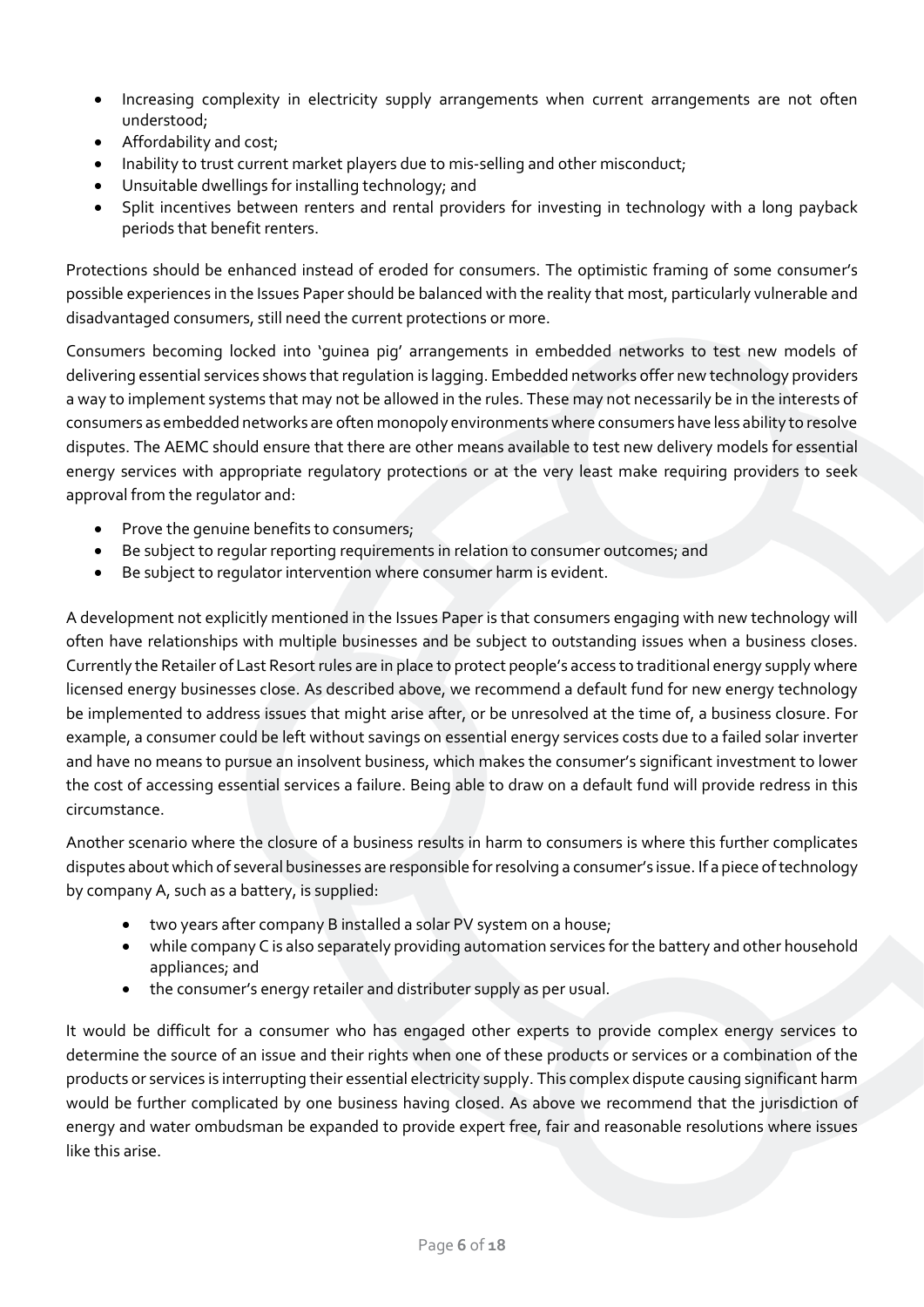Lastly, a market development that must be considered is the entry of unregulated finance products commonly sold with new energy technology. Our legal services have represented many consumers to resolve disputes with solar services sold with 'Buy Now Pay Later' (**BNPL**) finance not regulated by the National Credit and Consumer Protection Act (**NCCPA**) because the consumers would have had little prospect of resolving these disputes otherwise. Often these arrangements were made in unsolicited sales. There is an effective prohibition on unsolicited sales of regulated credit sold by a vendor like solar panel provider. <sup>7</sup> Solar retailers take advantage of the lack of regulation that applies to BNPL to make unsolicited sales.

The AEMC must consider the increasing overlap of issues between energy and finance regulators. Industry codes do not deliver timely solutions for consumers when issues like this arise. Consumer Action has committed extensive resources in the development of the NETCC to address the issues described above. Despite this the code's authorisation, its implementation has been stalled by an application to the Australian Competition Tribunal from a BNPL provider to review protections that the ACCC determined were appropriate.<sup>8</sup> The NETCC is also voluntary so not all businesses will participate and those that do are likely to be subject to less compliance and enforcement or consequences to deter consumer harm than if mandatory regulation was developed and enforced by a regulator.

<span id="page-6-2"></span>**RECOMMENDATION 8.** The AEMC ensure robust regulation is developed that means new energy technology providers do not use embedded network arrangements to test new ways of delivering essential energy services or make robust processes for requesting an exemption and for regulators to intervene where exemptions are not benefitting consumers.

### <span id="page-6-0"></span>QUESTION 2: NEW BUSINESS MODELS AND INNOVATION IN THE MARKET

# <span id="page-6-1"></span>Are there other business models the Commission should consider in its analysis of new energy products and services?

Other business models that the AEMC should consider include Solar Power Purchase Agreements – we have assisted consumers with unfair contract terms included in these agreements.<sup>9</sup> The AEMC should also refer to the *Power Transformed* principle that "It should be easy for people to engage to make effective decisions." Analysis about protections for new business models should consider this principle and not rely on information provision as the sole form of protection as this is often not sufficient.<sup>10</sup>

Disruptive business practices like the trading of electricity peer to peer may also arise and cause harm where regulations are adjusted. Currently regulations around retail licencing and energy distribution should address most issues that could arise. However embedded networks may allow some exploitation of consumers in such peer to peer arrangements and we reiterate our views on embedded networks stated earlier in this submission.

<span id="page-6-3"></span>**RECOMMENDATION 9.** The AEMC should avoid relying on information disclosure as the main form of consumer protection.

<sup>7</sup> NCCP Regulations, regulation 23(4).

<sup>8</sup> Australian Competition Tribunal, 2019. *[Notice Of Lodgement: Application to Tribunal for Review from Flexigroup Limited](https://www.competitiontribunal.gov.au/__data/assets/pdf_file/0004/60934/ACT-1-of-2019-application.pdf)*

<sup>9</sup> Consumer Action, 2016. *[Power Transformed; Unlocking effective competition and trust in the transforming energy market](https://consumeraction.org.au/wp-content/uploads/2016/07/Power-Transformed-Consumer-Action-Law-Centre-July-2016.pdf)* p.62-65

<sup>10</sup> See ASIC's recent work in relation to the limitations of information disclosure as a consumer protection: Australian Securities and Investments Commission and the Dutch Authority for the Financial Markets, 2019. *Disclosure: Why it shouldn't be the default*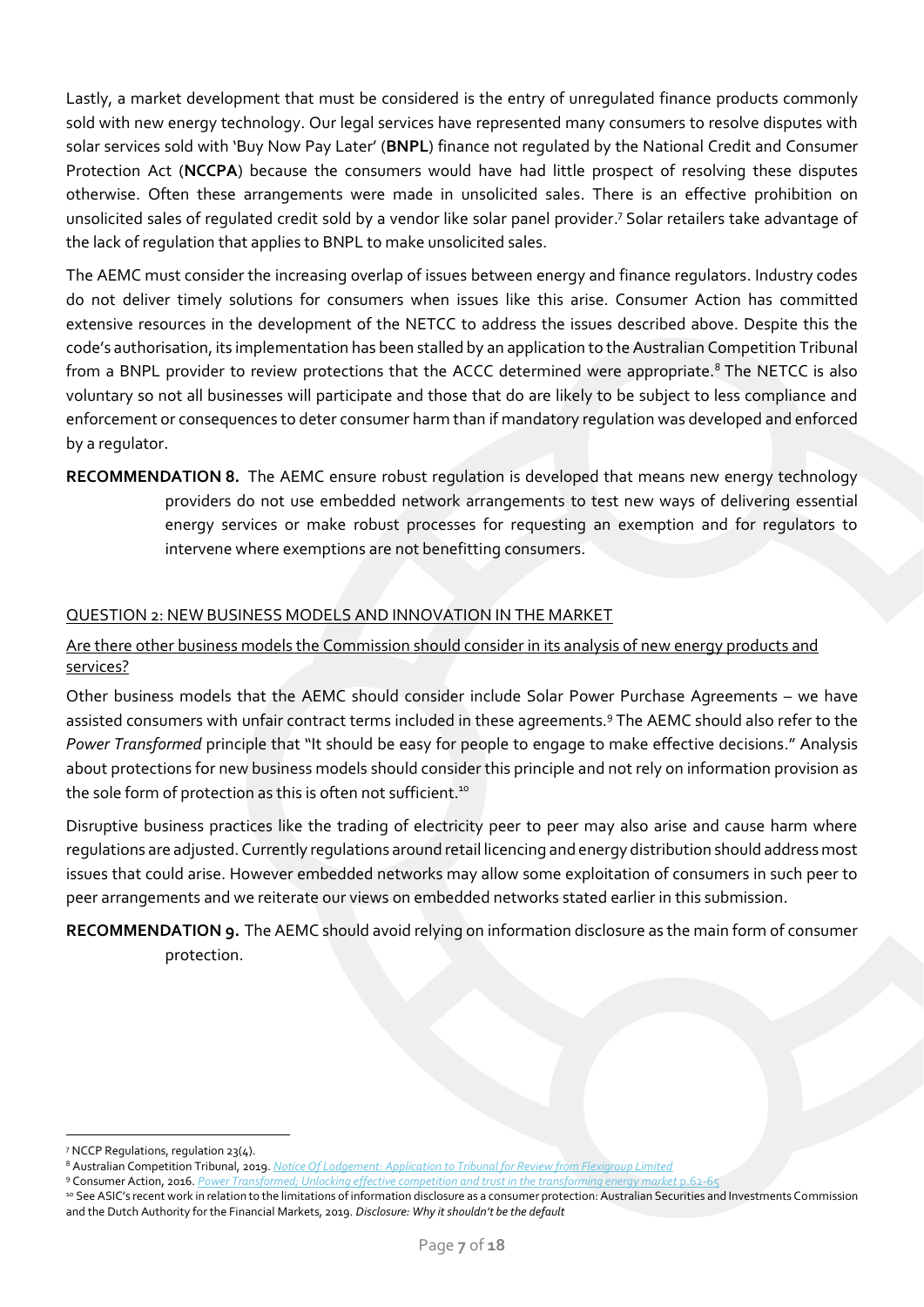# <span id="page-7-0"></span>QUESTION 3: OTHER KEY PRODUCTS AND SERVICES TO CONSIDER

## <span id="page-7-1"></span>Are there other energy products and services the Commission should consider in its analysis of new energy products and services?

The AEMC should consider the potential for third party business advising on a tailored combination of services to suit consumer's needs and whether protections need to address harm that may arise with these businesses. Such business may or may not utilise energy data for analysis or be incentivised to direct a customer to pursue certain technology based on commissions. They may also ignore existing technology that better suits the consumer's purpose. For instance, a consumer seeking to reduce their energy costs may be better placed to install insulation as opposed to a solar system but may not be informed of this. Our above recommendations in relation to the jurisdiction of ombudsman and requirements to record consumer's purpose would help address such issues. Issues with comparison services were also flagged in the ACCC Retail Electricity Pricing Inquiry and we support the development of a mandatory code of conduct for third party intermediaries.<sup>11</sup>

We also reiterate our support for consumer access to demand response services that automate some devices behind the meter along with the introduction of consumer protections as appropriate for other products to enable full access for optimising consumer participation over time.<sup>12</sup> Demand response could offer significant benefits to the whole community by reducing peak demand and the associated costs borne by all.

<span id="page-7-6"></span>**RECOMMENDATION 10.** The AEMC should require a mandatory code of conduct for third party intermediaries that includes a robust process as to how these businesses can give EIC on a consumer's behalf.

### <span id="page-7-2"></span>QUESTION 4: EFFICIENCY OF REVENUE STREAMS

#### <span id="page-7-3"></span>Which regulatory provisions may be preventing value creation through the adoption of new technology?

The AEMC should be cautious in asserting that regulatory provisions are hindering value creation. There may be significant detriments to unwinding regulation that far outweigh potential benefits. The example discussed in the Issues paper of a 'white label' retailer that provides retailer functions to new businesses. This model could simply result in the consumer paying additional margins to another intermediary in the supply chain. The efficiency gained by the new product may not counter this additional charge.

<span id="page-7-7"></span>**RECOMMENDATION 11.** The AEMC analyse the costs and benefits to consumers of bringing additional businesses into essential energy service supply

#### <span id="page-7-4"></span>QUESTION 5: THE SUPPLY OF ENERGY IS AN ESSENTIAL SERVICE

#### <span id="page-7-5"></span>What are the elements that define the supply of energy as an essential service?

Consumers should be entitled to, and able to maintain, affordable access to the energy they need to maintain their ongoing health and wellbeing through a comfortable home environment. Our *Heat or Eat* report discusses the way in which not having access to essential energy services due to disconnection can compound consumer's financial hardship and contribute to issues with physical and mental health or family violence.<sup>13</sup> VCOSS's *Power Struggles*  report discusses the consequences to consumer's health and quality of life where they under-utilise energy as a response to it being unaffordable.<sup>14</sup>

<sup>11</sup> ACCC, 2018. *Retail Electricity Pricing Inquiry – Final Report.*

<sup>12</sup> PIAC etal, 2019. *AEMC – [Draft Determination allowing demand response service providers to participate in the wholesale market](https://consumeraction.org.au/wp-content/uploads/2019/10/190913-PIAC-joint-sub-FINAL.pdf) – joint submission.*

<sup>13</sup> Consumer Action, 2015. *Heat or Eat; Households should not be forced to decide whether they heat or eat.*

<sup>14</sup> VCOSS, 2017. *Power Struggles; Everyday battles to stay connected.*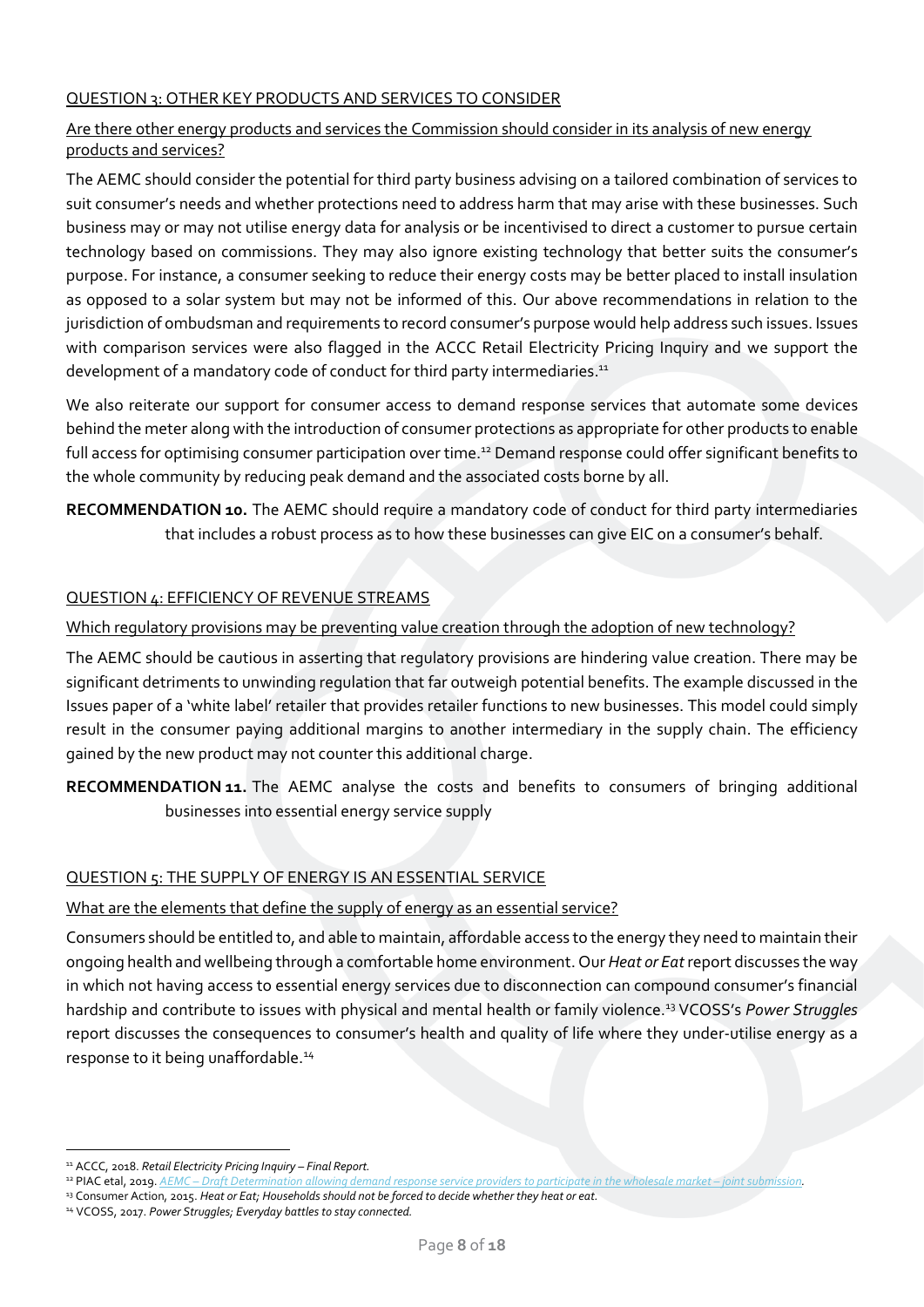# <span id="page-8-0"></span>QUESTION 6: CHANGES IN THE NATURE OF ENERGY SERVICE

## <span id="page-8-1"></span>Has the essential nature of the sale of energy changed with the market's evolution?

Energy services are still essential but the variety of business, products and services that can impact consumer's access to essential energy services has changed. On top of the harm caused by consumers being disconnected by traditional energy providers or under-utilising energy where they cannot afford to pay, consumers now face the prospect of higher costs for essential energy supply over a long period time where new technologies are not appropriately supplied.

For example, a consumer seeks to reduce the cost of essential energy supply and is advised by a business to install a new system. Misleading claims about savings can be common, and it is very difficult for the consumer to reverse to their previous arrangements if they find the new system is more expensive. The additional costs may be even worse where the solar system does not function at all or has a fault and the consumer is unable to resolve the issue with the business.

### <span id="page-8-2"></span>QUESTION 7: REGULATORY IMPLICATIONS

<span id="page-8-3"></span>If the answer to Question 6 is yes, what are the implications for the NECF as the energy specific consumer framework?

<span id="page-8-6"></span>**RECOMMENDATION 12.** The NECF and other energy regulation in Australia should be broadened to ensure appropriate regulation of services that may increase the ongoing cost of, or interrupt, consumer's essential energy service supply.

### <span id="page-8-4"></span>QUESTION 8: NEW ENERGY PRODUCTS AND SERVICES

<span id="page-8-5"></span>For the supply of new energy products and services, is there any risk of consumer detriment that needs to be considered to have additional consumer protections (industry-specific regulation) beyond the voluntary framework? Please explain.

The AEMC's framing of voluntary codes as a sufficient complimentary measure to energy regulation and the ACL ignores that these codes do not commonly offer comprehensive and enforceable protections to all consumers. The AEMC should work towards mandatory regulation to protect consumers where new energy technology can interrupt essential energy supply or significantly increase costs of essential energy supply.

The assertion that voluntary codes can respond dynamically is not supported by the fact that almost two and a half years after the COAG Energy Council requested industry formulate a code for behind the meter products, it is still uncertain as to when this will be implemented. It is also uncertain as to how many businesses will become signatories, let alone how effective the NETCC will be in offering protections. It is also likely this code will not include a ban on unsolicited sales despite the considerable evidence of harm we have presented throughout the code's development and approval.

The AEMC is right to recognise interruption as a significant risk that warrants mandatory regulation not a voluntary code. The impact this can have on consumer's essential energy supply and corresponding wellbeing is discussed in a previous response. In the most extreme scenario, a new energy technology could interrupt supply of life support equipment and this demonstrates how unacceptable it is to leave such activity without compulsory protections. The mapped detriment that may arise because of new energy technology from *Power Transformed* in Figure 2 should also be considered by the AEMC to assess where robust regulation is necessary beyond industry codes.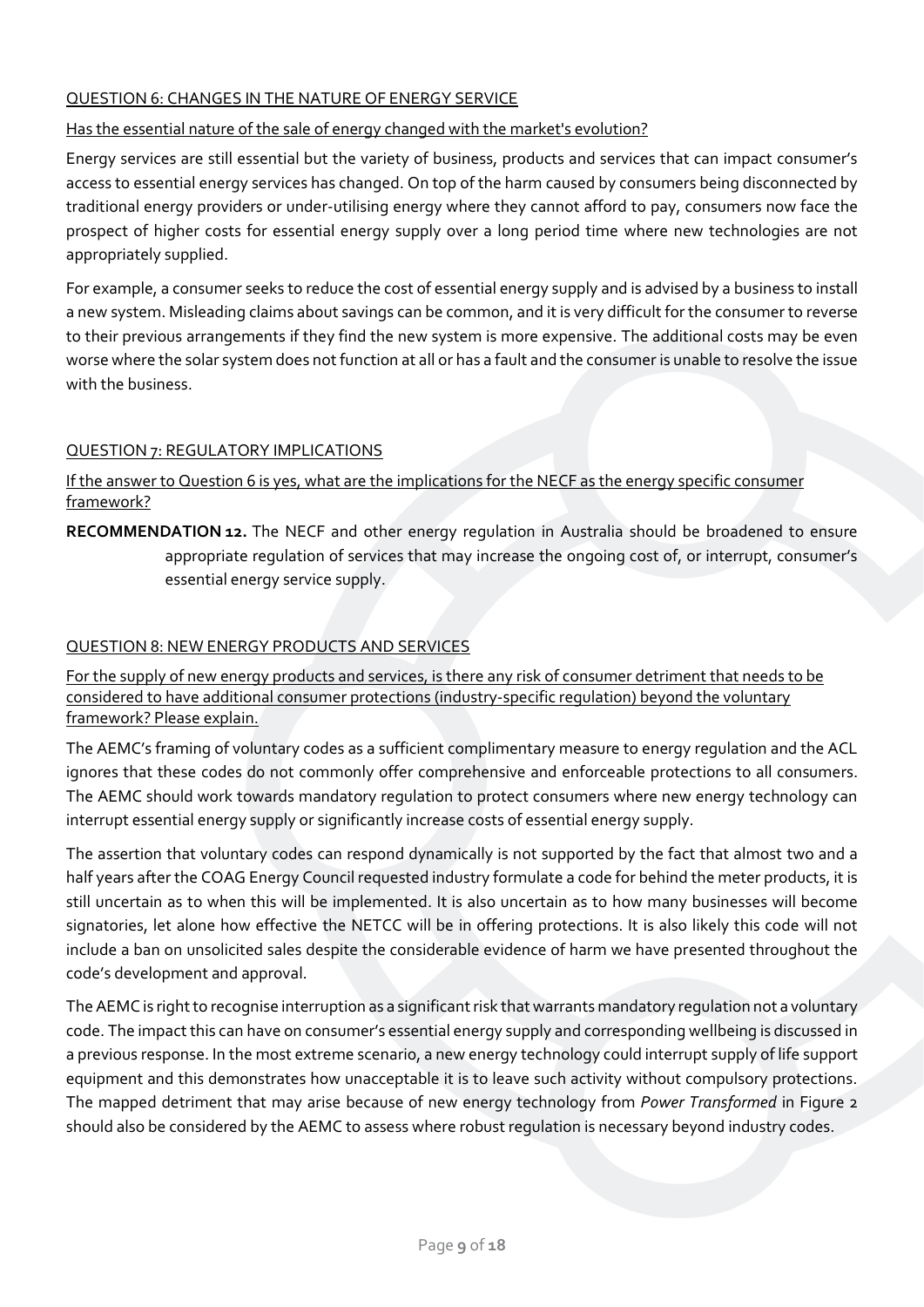#### **Figure 2**

#### Table 1: Potential detriment for consumers in the new energy market

| <b>Detriment</b> |                                                 | <b>Example</b>                                                                                                                                                                                                |
|------------------|-------------------------------------------------|---------------------------------------------------------------------------------------------------------------------------------------------------------------------------------------------------------------|
| 1.               | Lack of access to basic<br>consumer protections | Many new products and services may fall outside of the current regulatory<br>framework, and protections that ensure a right to supply, hardship arrangements<br>and access to Ombudsman schemes may not apply |
| 2.               | <b>Buck-passing and blame</b><br>shifting       | When disputes arise in new products and services which may require a network<br>of relationships to deliver, the potential for buck-passing and blame shifting<br>between parties is high                     |
| з.               | Mis-selling                                     | As products get more complex, some companies may turn to sales tactics relying<br>on product complexity to mask inappropriate or unsuitable products and<br>services                                          |
| 4.               | Poor decision-making                            | Consumers may find it difficult to make decisions in their own interests when the<br>number and complexity of choices increases                                                                               |
| 5.               | Long lock-in contracts                          | Long lock-in contracts (e.g. 15 years for a solar lease) reduce consumer choice<br>and flexibility                                                                                                            |
| 6.               | <b>Complex financing tools</b>                  | New financing arrangements for products and services (e.g. solar leases and<br>power purchase agreements) are complex and may include unclear costs and<br>inconsistent regulatory oversight                  |
| 7.               | Inability to access the new<br>market           | Some consumers may face systemic barriers to participation in the new,<br>personalised electricity market; this may include those with low incomes, poor<br>literacy skills, language barriers and renters    |
| 8.               | Difficulty comparing products<br>and services   | Bundled products and services which are increasingly marketed to individuals<br>based on their personal usage profiles may become difficult to compare where<br>inclusions, exclusions and terminology differ |
| 9.               | Market failure due to<br>segmentation           | Downward pressure on energy prices through mass market competition may be<br>undermined in a market where retailers can increasingly identify and target<br>active, affluent households with individual deals |
|                  | 10. Exclusion through complexity                | People who could benefit from switching to new products and services may not<br>engage if information and price signals are too complex, or the reason for<br>participating is not clear                      |
|                  | 11. Hardship in off-grid scenarios              | Off-grid households may experience reduced supply or loss of supply if they fall<br>into hardship, or during a dispute with their technology provider                                                         |
|                  | 12. Reduced choice in off-grid<br>communities   | Consumers in off-grid communities may have reduced ability to choose their<br>preferred electricity provider and may face higher costs where retail competition<br>is reduced                                 |

*Figure 2: Consumer Action, 2016. Power Transformed; Unlocking effective competition and trust in the transforming energy market. Page 16.*

The AEMC should also pursue mandatory regulation where a technology can result in someone paying far more than necessary for their essential energy supply. This could occur because of the long payback time for technology or because a service is not structured in a way that is tailored to a consumer's purpose. The consequences of paying too much for a service you have no choice but to purchase (whether through traditional supply or contractual arrangements with significant costs for exiting) can compound or cause significant financial hardship and associated social issues.

<span id="page-9-0"></span>**RECOMMENDATION 13.** The AEMC should pursue robust regulation as opposed to industry codes to deliver appropriate protections for all consumers.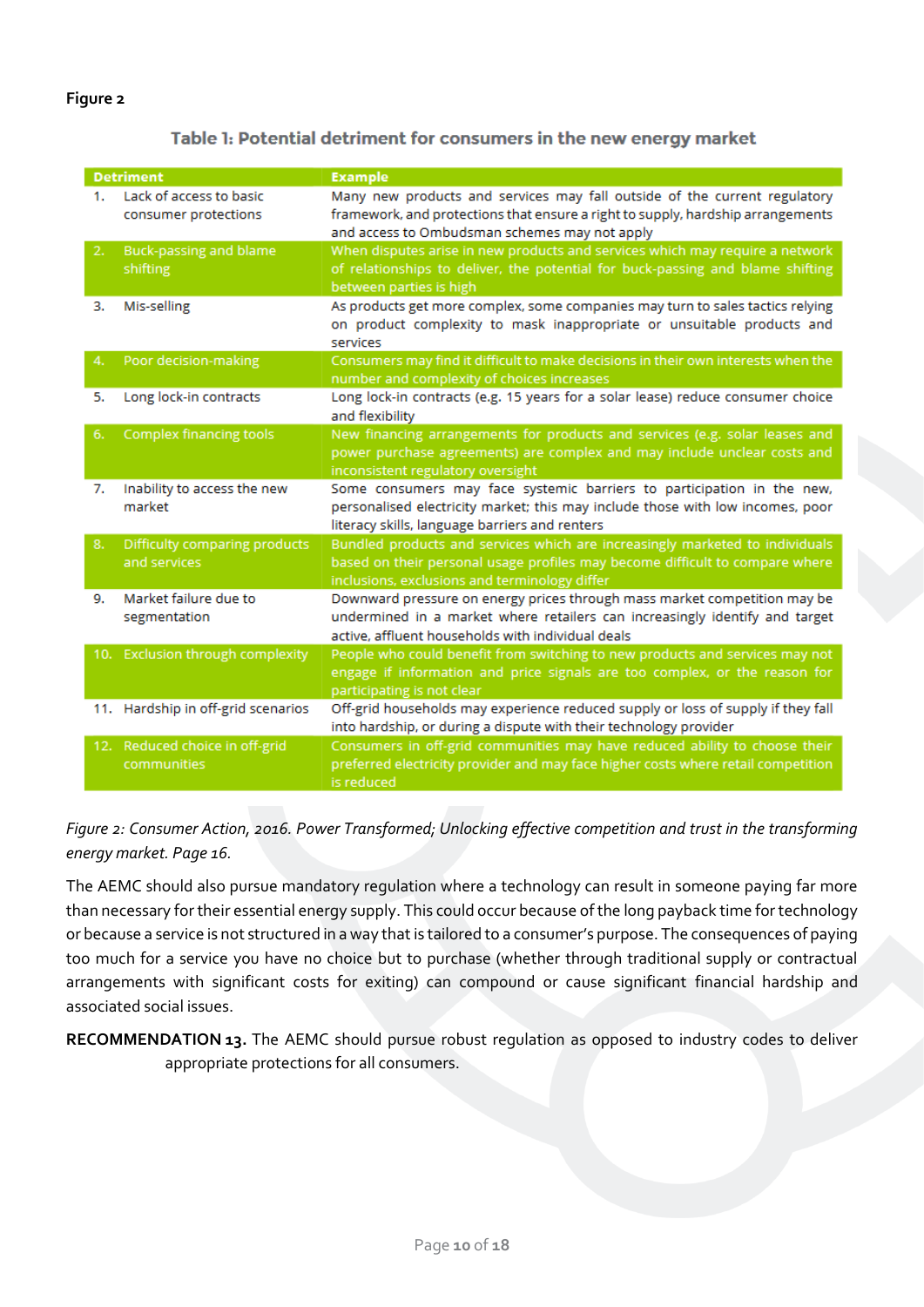## <span id="page-10-0"></span>QUESTION 9: APPLICATION OF ENERGY CONSUMER PROTECTIONS

### <span id="page-10-1"></span>Which elements of the energy market are useful to define the scope of the energy specific consumer framework?

The AEMC's comment that voluntary codes are useful as their broad definitions do not capture businesses who choose not to participate ignores the need for comprehensive monitoring and universal protections necessary for appropriate outcomes. Mandatory regulation could adopt the definitions from the NETCC and implement a robust exemption process where regulators will have oversight of activity impacting consumers as well as the ability to ensure consumers benefit from the evolving energy market. This approach would also allow appropriate compliance and enforcement activity towards any business inappropriately impacting on the cost or interrupting consumer's essential energy supply.

# <span id="page-10-2"></span>QUESTION 10: OBJECTIVES OF AN OVERARCHING CONSUMER FRAMEWORK

## <span id="page-10-3"></span>Do you agree with the objectives identified by the Productivity Commission? Are there other objectives the AEMC should consider?

We generally support the objectives identified by the Productivity Commission's review into Australia's consumer policy framework but repeat our comments to that process 12 years ago; that competition is a tool to achieve good outcomes for consumers and that frameworks should remain focused on good outcomes for consumers not simply asses competitive processes.<sup>15</sup> In completing analysis of the adequacy of the ACL, NECF and voluntary codes the AEMC should emphasise the scrutiny of voluntary code's ability to deliver appropriate and timely redress for all customers accessing a new technology product or service where detriment occurs, particularly those who are vulnerable and face additional barriers to pursuing any rights they may have. The AEMC should also consider the ability of voluntary codes to adequately deter misconduct and consider the Financial Services Royal Commission's findings around the need for robust regulation to protect consumers.

# <span id="page-10-4"></span>QUESTION 11: INTEGRATING THE ENERGY CONSUMER FRAMEWORK

<span id="page-10-5"></span>How can the three consumer frameworks be better integrated to make it easier for energy customers and businesses in terms of information requirements? Please give specific examples.

Broadening the scope of energy regulators to provide protections for all ways in which consumers access essential energy supply with requirements to issue clear guidance on expected outcomes would simplify consumers and business's ability to understand the rights and obligations. Similarly, the extension of energy and water ombudsman jurisdictions to cover all energy products and services that may interrupt or increase the cost of supply will simplify the search for information and balancing of requirements in the interests of fair and reasonable outcomes where disputes arise.

In repeating the Productivity Commission's assertion that a confident and well-informed group of consumers may combat inappropriate supplier conduct,<sup>16</sup> the Issues Paper ignores the potential for price discrimination for other cohorts and the incentives these consumers may have to leave others behind in relation to practices like lossleaders. There are clear barriers to many people being informed of potential inappropriate practices and consumers should not be left unprotected from harm in accessing essential energy supply.

<sup>15</sup> National Consumer's Roundtable on Energy, 2008, *Productivity Commission Draft Report – Review of Australia's Consumer Policy Framework Joint Submission* <sup>16</sup> Issues Paper p.23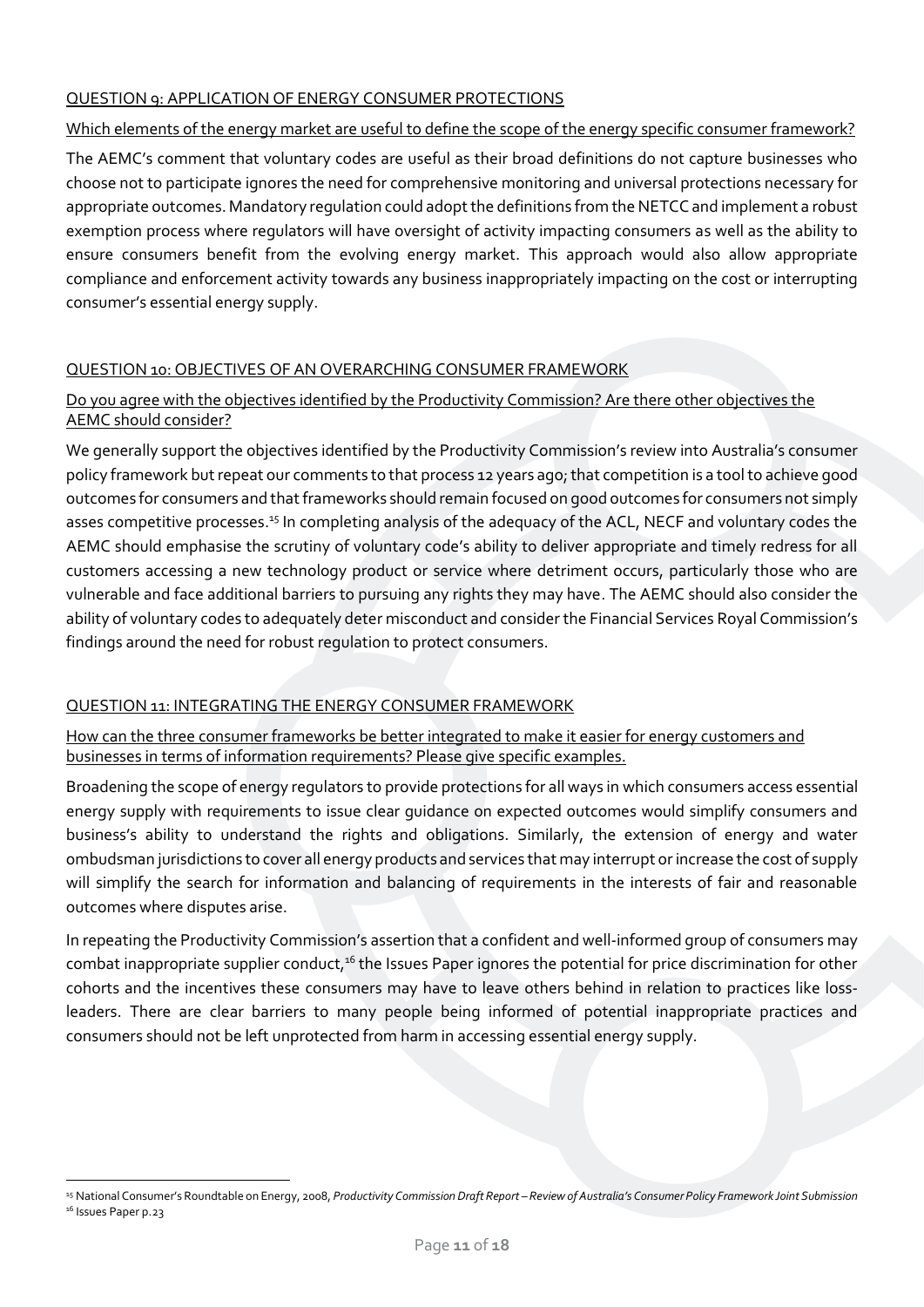# <span id="page-11-0"></span>QUESTION 12: POTENTIAL RISKS TO CONSIDER

# <span id="page-11-1"></span>Are there additional risks to consumers that should be considered and are not already addressed by the NECF, ACL and the voluntary codes?

In addition to the risks identified in the issues paper the AEMC should also consider the risk that consumers have no access to the expertise to define and resolve disputes arising from complexity in new energy technology arrangements. This could be caused by cost to access these experts or none being available in some areas. The expansion of energy and water ombudsman jurisdiction and membership being required is the best way to ensure free, fair and reasonable dispute resolution for consumers.

Other risks that should be considered and have previously been discussed in this submission include:

- The unsolicited selling of complex products presents unacceptable risks to consumers and should be addressed with a regulated ban, as recommended in the *Sunny Side Up* report;
- Business closures (CHOICE reports an estimated 600,000 of 1.9 million solar PV systems were installed by companies not longer trading<sup>17</sup>) present risks to consumers and this should be addressed with a default fund; and
- The gap in consistent application and enforceability of voluntary codes must also be addressed through mandatory regulation.
- The examples given in Figure 2.

### <span id="page-11-2"></span>QUESTION 13: VULNERABLE CONSUMERS

<span id="page-11-3"></span>For new energy services and products, what characteristics of a vulnerable consumer should be considered under the energy-specific regulatory framework different to any other industry? Why?

The AEMC should recognise that any consumer can become vulnerable at any time. It only takes one life event, like a serious accident or the death of a household's main income earner and a short period of time for a consumer to end up in financial hardship and at risk of being unable to access their essential energy services. By making this consideration the AEMC will ensure it is considering the level of protection needed by all consumers.

Table 1 below is a non-exhaustive list of vulnerabilities consumers may experience<sup>18</sup> and the potential detriment that might occur or be unable to be resolved without appropriate energy specific regulation that covers new technologies which can increase the cost or interrupt essential energy supply.

#### **Table 1.**

| Vulnerability experienced.                                                 | <b>Potential Detriments</b> |
|----------------------------------------------------------------------------|-----------------------------|
|                                                                            | (list at bottom of table)   |
| Family Violence including Economic Abuse                                   | B, C, D                     |
| Age related vulnerability such as elder abuse                              | B, C, D, F                  |
| Family and/or relationship breakdown                                       | A, C, D, E                  |
| A consumer needing a representative's assistance to engage with a business | B, C, E                     |
| Death or serious medical condition of a spouse or family member            | A, C, E, F                  |
| Disability or caring for someone with a disability                         | B, C, E, F                  |
| No or limited English skills                                               | B, C, E                     |

<sup>&</sup>lt;sup>17</sup> CHOICE. What to do if your solar company goes out of business. Retrieved 28 January 2020 from[: https://www.choice.com.au/home-improvement/energy](https://www.choice.com.au/home-improvement/energy-saving/solar/articles/what-to-do-if-your-solar-company-goes-out-of-business)[saving/solar/articles/what-to-do-if-your-solar-company-goes-out-of-business](https://www.choice.com.au/home-improvement/energy-saving/solar/articles/what-to-do-if-your-solar-company-goes-out-of-business)

<sup>&</sup>lt;sup>18</sup> Adapted from: ESC, 2017. *Energy Compliance and Enforcement Policy: Guidance note - Payment difficulty and disconnection*, p 19-20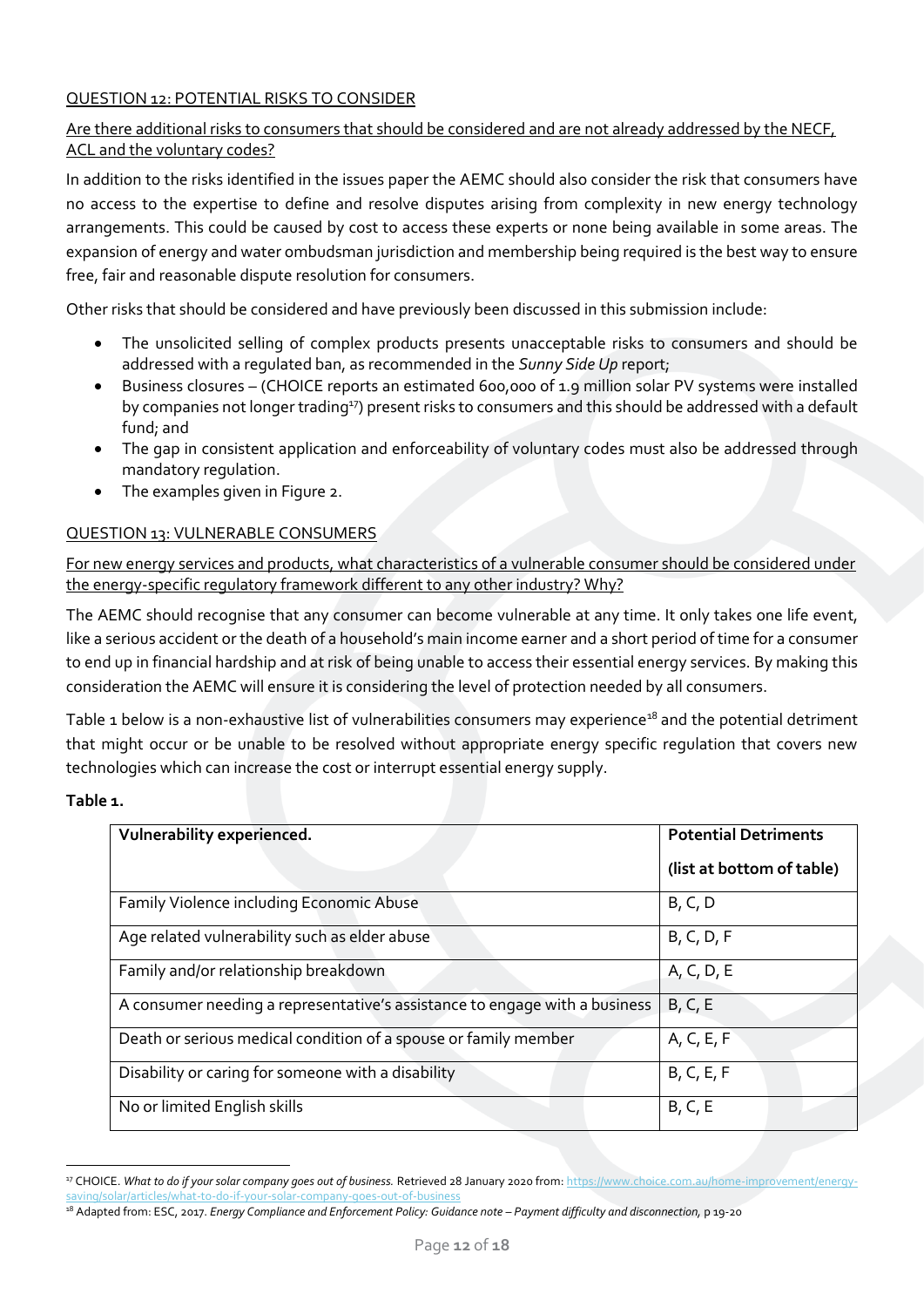| Lack of access to electronic communication (digital exclusion)               | B, C, E       |
|------------------------------------------------------------------------------|---------------|
| Serious illness or health condition (including mental health) that impacts a | A, B, C, E, F |
| consumer's ability to engage or communicate with a business.                 |               |
| Loss of employment or regular source of income                               | A, C, E       |
| Variable income such as seasonal or casual work                              | A, C, E       |
| Recipient of government assistance payments                                  | A, C, E       |
| Unexpected and essential cost of living expenses (urgent house repairs, car  | A, E          |
| repairs, medical expenses, schooling or childcare expenses).                 |               |
| Debt on accounts with a different energy business                            | A, E          |
| Acute financial hardship or personal hardship                                | A, E          |
| Being temporarily uncontactable (e.g. due to hospitalisation or disconnected | A, B, C, E, F |
| telephone or internet services)                                              |               |
| Low literacy or numeracy, or lack of confidence in speaking to service       | B, C, E       |
| providers.                                                                   |               |
|                                                                              |               |

**Potential detriments.**

- **A. Being unable to afford a product or finance for a product due to unsuitability or a change in circumstances.**
- **B. Increased likelihood of harm from misleading or high-pressure sales in both solicited and unsolicited contexts.**
- **C. More barriers to accessing resolutions when issues arise.**
- **D. Paying for products or services used by others.**
- **E. Not being able to cease arrangements that are inappropriate.**
- **F. Immediate danger to a person's health where energy supply is interrupted**

The AEMC should address these vulnerabilities in robust energy specific regulation to ensure that:

- Consumers are appropriately sold energy products and services in the first place;
- Consumers are directed to the appropriate support for their needs when their circumstances change, and they need assistance;
- Barriers to resolving disputes are minimised by the extension of Ombudsman jurisdiction; and
- Arrangements can be ceased or adjusted where a consumer has been coerced into contractual obligations or may face serious danger due to a product or service interrupting energy supply.

<span id="page-12-0"></span>**RECOMMENDATION 14.** The AEMC ensure robust protections for all consumers because any consumer can experience vulnerability.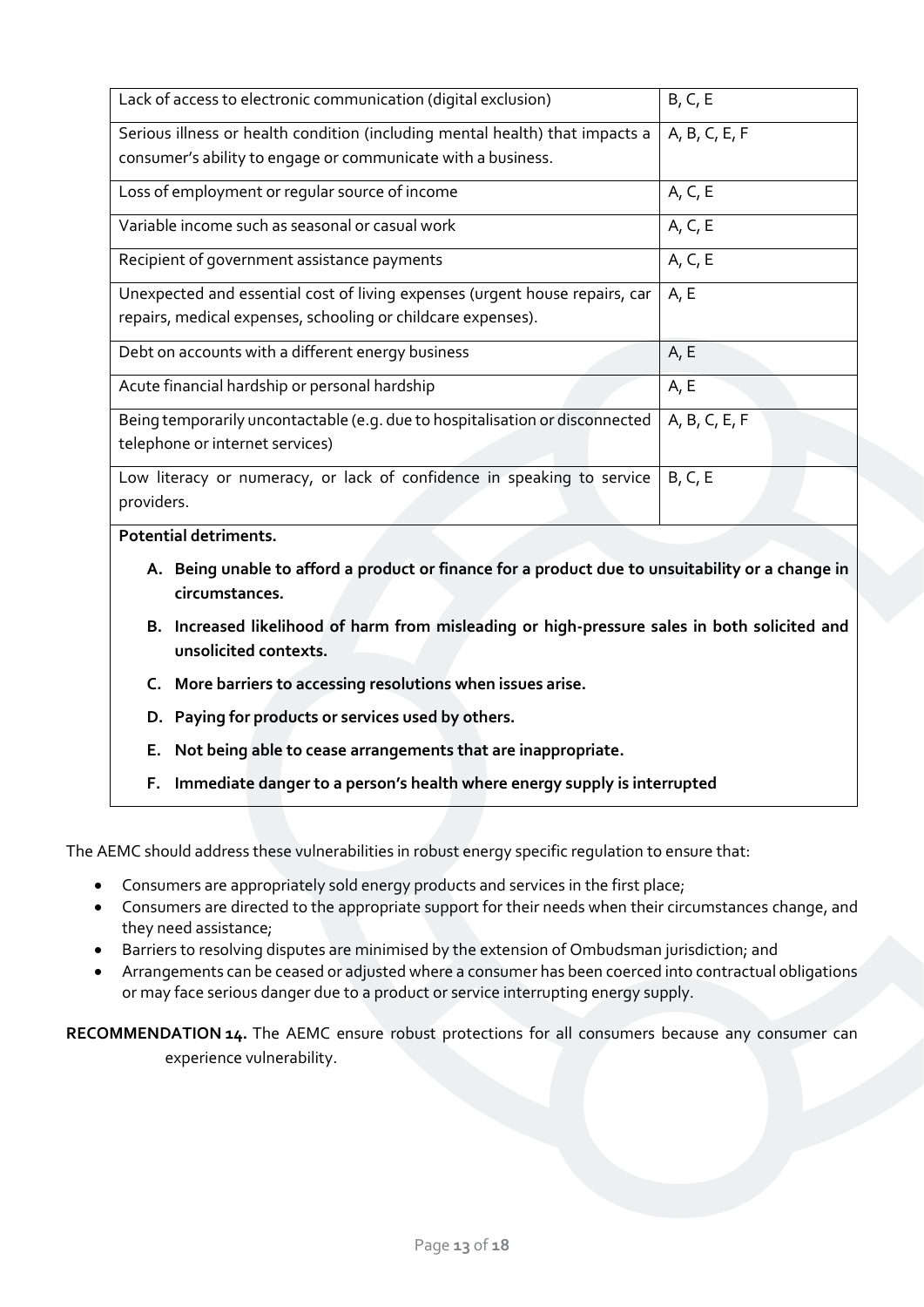# <span id="page-13-0"></span>QUESTION 14: CONSUMER PROTECTIONS FOR VULNERABLE CONSUMERS

# <span id="page-13-1"></span>For new energy services and products, are there additional risks to vulnerable consumers that should be considered and are not already addressed by the ACL and the voluntary codes?

The AEMC should ensure energy specific protections exist to ensure that all consumers access any entitlements that may be available for free as opposed to paying for a service. For instance if a consumer identifies that they want to participate in demand response because they cannot afford energy, the demand response provider should be required to discuss their entitlements for assistance from their energy retailer or the availability of government and non-government support as opposed to or in addition to providing demand response services.

Also, VCOSS's Power Struggles report<sup>19</sup> highlights the need to consider the way in which vulnerable consumers can underutilise to their detriment, and that this is sometimes exacerbated by business conduct. For example, demand response providers may encourage some people in hardship to under-utilise electricity when this may pose risks to their health and quality of life.

Unsolicited selling of complex products that impact the provision of an essential service supply, particularly where there may be misleading claims or high-pressure sales tactics, have consequences for all consumers but an even greater impact on those who may be less able to compare complex products or afford what is on offer. Energy specific regulation should go further than the ACL or voluntary codes and ban unsolicited selling.

Some of the examples in Figure 2, are also relevant to this consultation question.

<span id="page-13-4"></span>**RECOMMENDATION 15.** The AEMC pursue energy specific protections to ensure all consumers receive appropriate assistance when facing potential harm through the provision of new energy technologies.

# <span id="page-13-2"></span>QUESTION 15: POLICY RISKS

<span id="page-13-3"></span>What are the risks of extending the obligation of having policies that identify and protect consumers under vulnerable circumstances to new energy services and products suppliers?

Appropriate protections for consumers ensure that businesses act to benefit all consumers. There is a risk that the drafting of obligations to just protect those experiencing vulnerability will create barriers to consumers accessing protections or assistance as appropriate. Because anyone can experience vulnerability, protections should be universal so that they are accessible without barrier and enforceable.

Consumers are often unaware of their current rights to assistance under traditional supply. Protections should be designed to ensure they do not rely on consumers awareness to be effective. They should also be designed to protect people, not to punish those experiencing vulnerability by making them overcome barriers to pursue a fair outcome.

We reject the discussion of potential 'moral hazard' issues paper.<sup>20</sup> The fact is that consumers regularly fall victim to unfair practices without even realising it. To take a recent example in the energy sector, households that chose deals based on large discounts probably had little idea that they were in fact paying more than other deals that offered lower benefits. Moreover, even where consumers are aware of unfair practices, there may be no way of avoiding them. Consider the situation where people commonly give up their data to firms that collect it for marketing purposes. It's unlikely that consumers value marketing; rather it is because they must give up personal information to access the service.

<sup>19</sup> VCOSS, 2017. *Power Struggles; Everyday battles to stay connected.*

<sup>&</sup>lt;sup>20</sup> Issues Paper p.27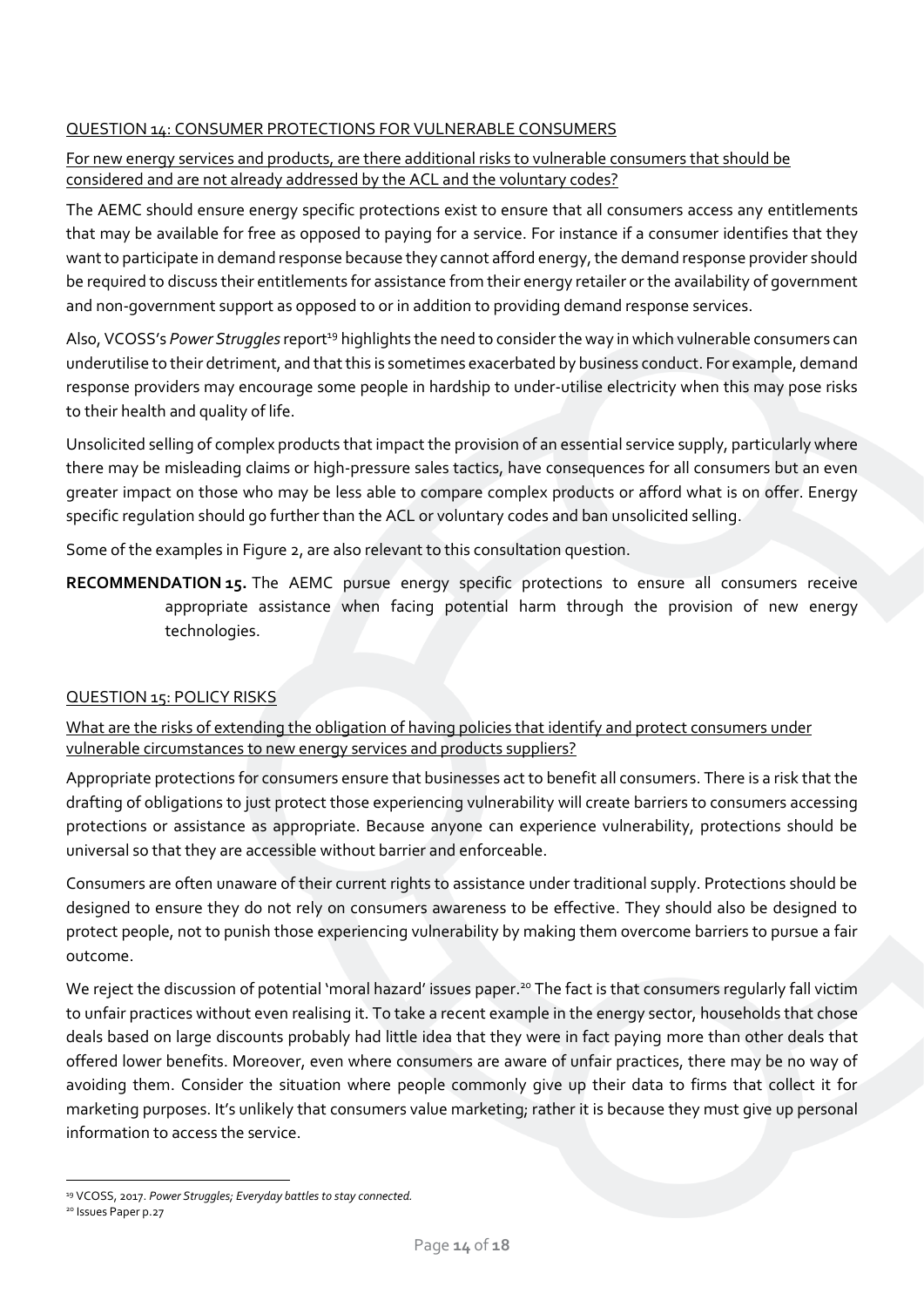This discussion in the Issues Paper is framed as though only a small group of consumers will ever be vulnerable when nearly all consumers are at risk of vulnerability. Measures like our recommendation that the consumers purpose in engaging a service being sought and recorded could be one measure that rebalances what businesses are reasonably expected to deliver.

### <span id="page-14-0"></span>QUESTION 16: OTHER CHARACTERISTICS FOR CONSIDERATION

<span id="page-14-1"></span>Do new energy products and services have specific characteristics that require additional protections to prevent unfair practices or conduct against good faith that should go beyond the ACL? Please explain.

The AEMC should also consider a provision prohibiting unfair trading which could give consumers, ombudsman and regulators more options to pursue practices with new technology causing harm to people's essential energy supply. Specifically, this could deal with issues about unfair pricing of services that are more likely to arise, cause harm and not be obvious to many consumers in the provision of new products and services that are unfamiliar to most. High pressure sales tactics may obscure such price gouging for many consumers as well as those experiencing vulnerability.

<span id="page-14-6"></span>**RECOMMENDATION 16.** The AEMC consider a prohibiting unfair trading to protect consumers from issues like price gouging on essential energy service provision through new technology.

# <span id="page-14-2"></span>QUESTION 17: ADDITIONAL REDRESS MECHANISMS

<span id="page-14-3"></span>Does the nature of the market (new energy services and products) require an industry specific system/scheme to handle consumer complaints? Please explain.

As discussed above, evidence from our services shows there is a clear need for expanding the jurisdiction of energy and water ombudsman and requiring membership for providers who can impact essential energy supply. The Issues Paper correctly identifies that often consumers must pursue claims outside of the current energy frameworks to state based regulators or small claims tribunals. These are often ineffective or have a number of barriers to reaching a resolution, such as needing to enforce a VCAT order or find and cover the costs of an expert witness. There should also be an industry funded default fund established to address issues with business closures.

#### <span id="page-14-4"></span>QUESTION 18: EFFECTS OF DIFFERENT REDRESS MECHANISMS

# <span id="page-14-5"></span>What are the risks of having different redress mechanisms under different consumer frameworks? Please explain.

Where there are different mechanisms a consumer must engage with to resolve disputes, the reality is that people will become fatigued and give up. Coverage of all parties by energy and water ombudsman would allow for fair and reasonable outcomes.

There is also the risk that some mechanisms are not accessible for all consumers when compared to free energy and water ombudsman services.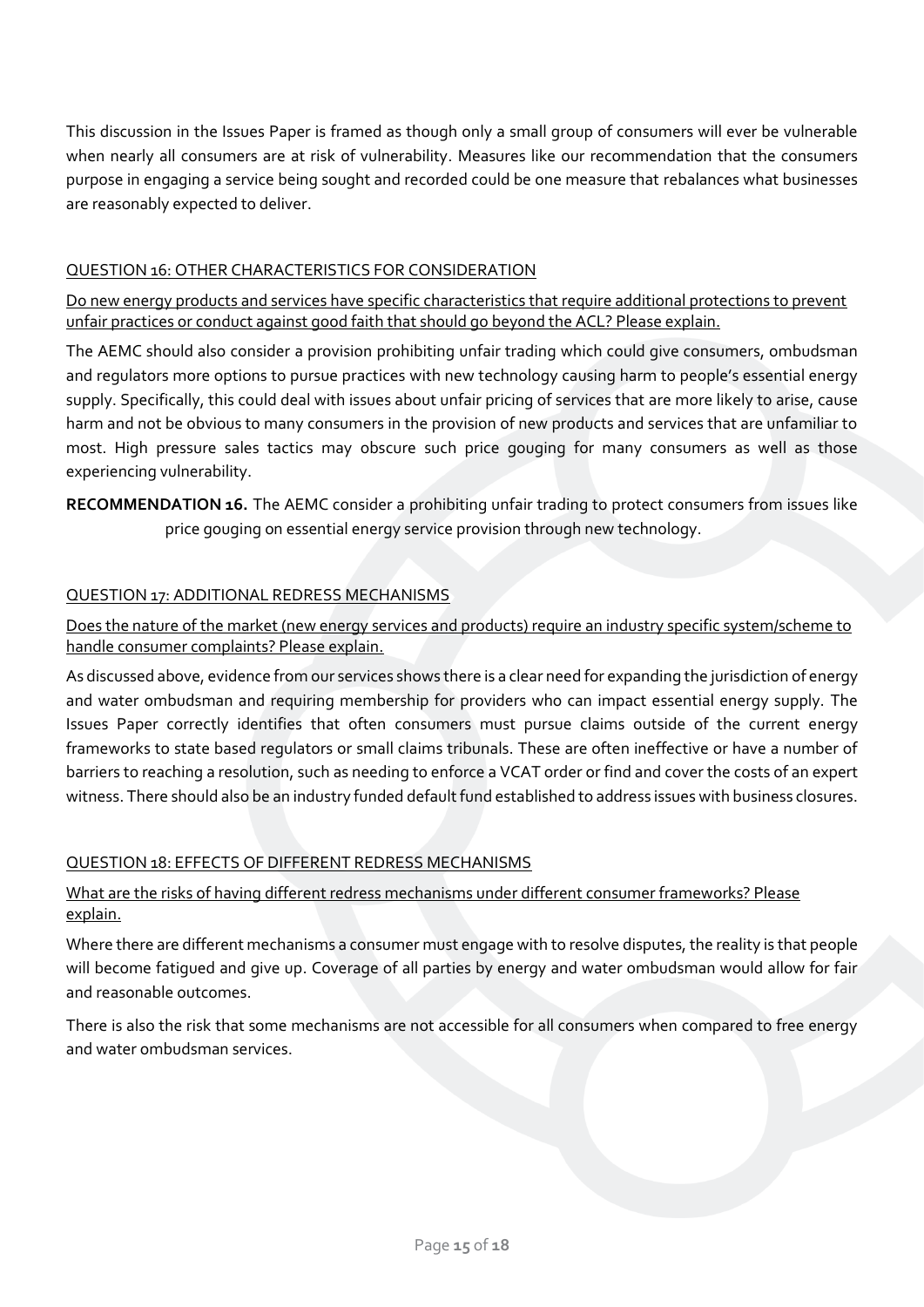### <span id="page-15-0"></span>QUESTION 19: REDRESS MECHANISMS BEYOND THE ACL

## <span id="page-15-1"></span>Is there a better way to provide access to effective and strong redress mechanisms for consumers of new energy products and services?

As above we recommend extended compulsory coverage of energy and water ombudsman as well as a default fund that addresses business closure.

#### <span id="page-15-2"></span>QUESTION 20: ENFORCEMENT OF THE ENERGY CONSUMER FRAMEWORK

# <span id="page-15-3"></span>How could the enforcement tools and actions under the voluntary framework be better integrated with the ACL and the NECF? Please explain.

Instead of relying on voluntary frameworks to fill gaps in regulation, the AEMC should look to address gaps in protections with mandatory regulations, the compulsory membership of energy and water ombudsman schemes and well-resourced regulator enforcement teams. The Issues Paper is correct in identifying the issues with accessing rights through current arrangements on pages 33 and 34. The enforcement tools available under voluntary frameworks are likely to be under resourced to ensure consistent compliance for good consumer outcomes. Voluntary frameworks are also limited by the fact that businesses can simply stop being a signatory to avoid consequences and can often do so without consequence to the business. Ultimately these frameworks are a step in the right direction, but comprehensive regulation is needed to best deter businesses harming consumers through the supply of new energy products and technology.

#### <span id="page-15-4"></span>QUESTION 21: PRINCIPLES

### <span id="page-15-5"></span>Are there any other principles the Commission should consider?

The AEMC should also consider how regulation can contribute to benefits for all consumers not just individuals accessing new energy technology. As nearly all must purchase essential energy services that are delivered through a centralised grid, regulation must consider the environmental and cost implications of technology. The AEMC should also be cautious in extending regulatory flexibility too far and imposing inappropriate risk on consumers. As discussed above, all consumers can experience vulnerability and need protection.

- <span id="page-15-6"></span>**RECOMMENDATION 17.** The AEMC also consider the regulation's ability to provide benefits to all consumers from energy technology.
- <span id="page-15-7"></span>**RECOMMENDATION 18.** The AEMC should be cautious about making regulation too flexible as to not place appropriate risk on consumers.

Please contact Jake Lilley at *Consumer Action Law Centre* on 03 9670 5088 or at *jake*@consumeraction.org.au if you have any questions about this submission.

Yours Sincerely, **CONSUMER ACTION LAW CENTRE**

Gerard Brody

Gerard Brody **|** Chief Executive Officer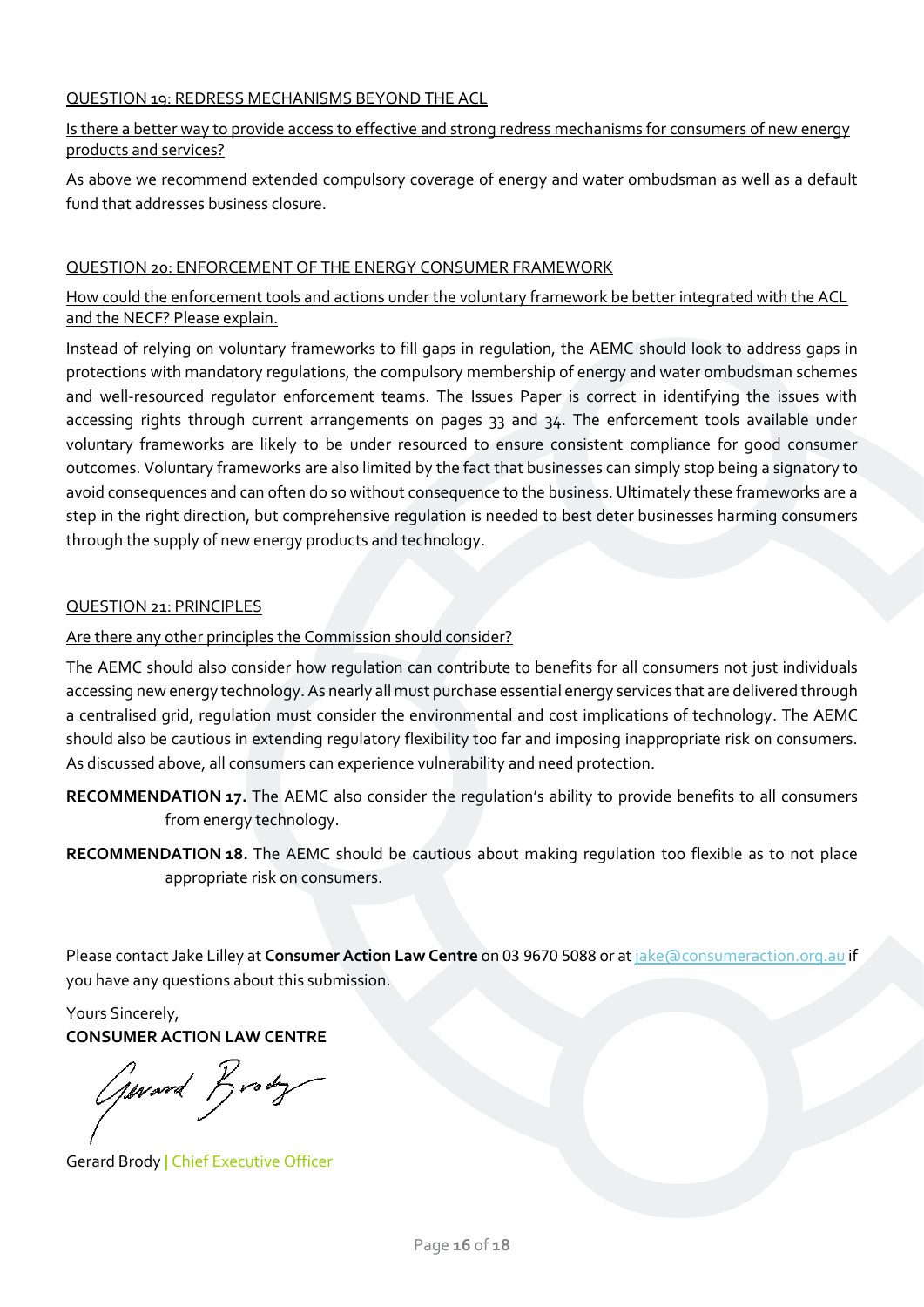# <span id="page-16-0"></span>**APPENDIX A - SUMMARY OF RECOMMENDATIONS**

- **RECOMMENDATION 1.** [New energy product and services retailers should be responsible for ensuring that](#page-3-1)  [what they provide is properly connected to the main grid unless consumers give Explicit Informed](#page-3-1)  [Consent to take responsibility themselves.](#page-3-1)
- **RECOMMENDATION 2.** The [AEMC consider how to appropriately exclude finance arrangements not](#page-3-2)  [regulated by the national consumer credit laws from being used to finance new energy technology.](#page-3-2)
- **RECOMMENDATION 3.** [Unsolicited sales of new energy technology should be banned.](#page-3-3)
- **RECOMMENDATION 4.** [A 10-year statutory warranty applying to the whole solar system should be](#page-3-4)  [provided by solar panel retailers. Equivalent warranties should be applied to other new energy](#page-3-4)  [technology as their reasonable reliability is understood.](#page-3-4)
- **RECOMMENDATION 5.** [The jurisdiction of energy and water ombudsman services be extended to include](#page-3-5)  [the retail sale of new energy products and services.](#page-3-5)
- **RECOMMENDATION 6.** [A new energy technology industry default fund or last resort compensation](#page-3-6)  [scheme should be established to provide compensation to those entitled to compensation but](#page-3-6)  [unable to access it due to the insolvency of a new energy technology retail business.](#page-3-6)
- **RECOMMENDATION 7.** [The ACL fitness for purpose guarantee be applied in contracts between consumers](#page-4-3)  [and new energy technology businesses](#page-4-3)
- **RECOMMENDATION 8.** [The AEMC ensure robust regulation is developed that means new energy](#page-6-2)  [technology providers do not use embedded network arrangements to test new ways of delivering](#page-6-2)  [essential energy services or make robust processes for requesting an exemption and for regulators](#page-6-2)  [to intervene where exemptions are not benefitting consumers.](#page-6-2)
- **RECOMMENDATION 9.** [The AEMC should avoid relying on information disclosure as the main form of](#page-6-3)  [consumer protection.](#page-6-3)
- **RECOMMENDATION 10.** [The AEMC should require a mandatory code of conduct for third party](#page-7-6)  [intermediaries that includes a robust process as to how these businesses can give EIC on a](#page-7-6)  [consumer's behalf.](#page-7-6)
- **RECOMMENDATION 11.** [The AEMC analyse the costs and benefits to consumers of bringing additional](#page-7-7)  [businesses into essential energy service supply](#page-7-7)
- **RECOMMENDATION 12.** The NECF [and other energy regulation in Australia should be broadened to](#page-8-6)  [ensure appropriate regulation of services that may increase the ongoing cost of, or interrupt,](#page-8-6)  [consumer's essential energy service supply.](#page-8-6)
- **RECOMMENDATION 13.** [The AEMC should pursue robust regulation as opposed to industry codes to](#page-9-0)  [deliver appropriate protections for all consumers.](#page-9-0)
- **RECOMMENDATION 14.** [The AEMC ensure robust protections for all consumers because any consumer](#page-12-0)  [can experience vulnerability.](#page-12-0)
- **RECOMMENDATION 15.** [The AEMC pursue energy specific protections to ensure all consumers receive](#page-13-4)  [appropriate assistance when facing potential harm through the provision of new energy](#page-13-4)  [technologies.](#page-13-4)
- **RECOMMENDATION 16.** [The AEMC consider a prohibiting unfair trading to protect consumers from issues](#page-14-6)  [like price gouging on essential energy service provision through new technology.](#page-14-6)